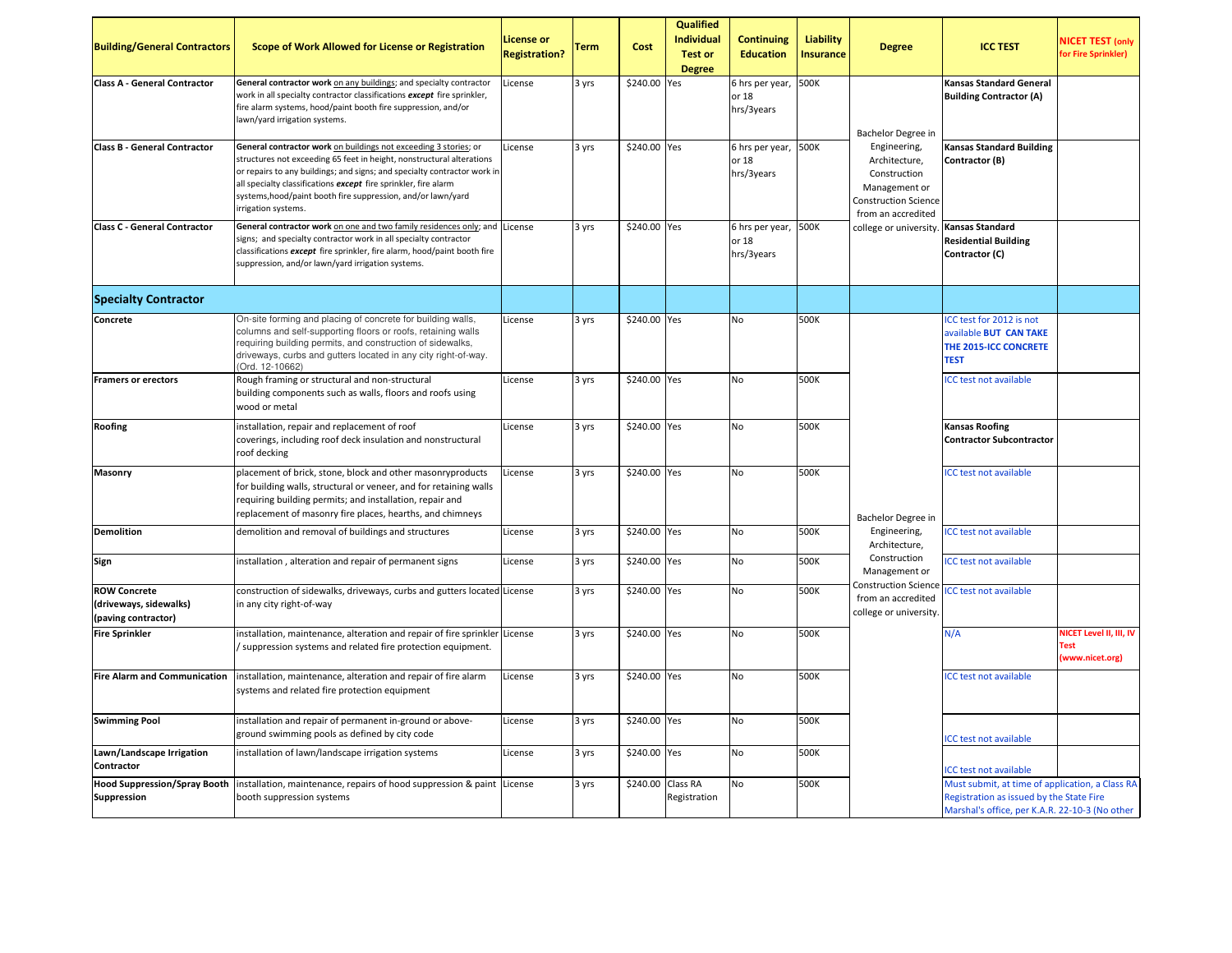| <b>Registered Craftsman</b>                                                                                                                | Allows contractor to perform all of the scopes of work listed<br>BELOW, but not the work listed above in the Class A, B, C or<br><b>Specialty Contractor Categories</b> | License or<br>Registration? | <b>Term</b> | Cost    | Qualified<br>Individual<br><b>Test or</b><br><b>Degree</b> | <b>Continuing</b><br>Education | Liability<br>Insurance |  | <b>NO TEST REQUIRED FOR</b><br><b>IREGISTERED CRAFTSMAN</b> |
|--------------------------------------------------------------------------------------------------------------------------------------------|-------------------------------------------------------------------------------------------------------------------------------------------------------------------------|-----------------------------|-------------|---------|------------------------------------------------------------|--------------------------------|------------------------|--|-------------------------------------------------------------|
| Replacment Windows, Doors                                                                                                                  |                                                                                                                                                                         |                             |             |         |                                                            |                                |                        |  |                                                             |
| Siding                                                                                                                                     |                                                                                                                                                                         |                             |             |         |                                                            |                                |                        |  |                                                             |
| Insulation                                                                                                                                 |                                                                                                                                                                         |                             |             |         |                                                            |                                |                        |  |                                                             |
| Drywall                                                                                                                                    |                                                                                                                                                                         |                             |             |         |                                                            |                                |                        |  |                                                             |
| Ceiling                                                                                                                                    |                                                                                                                                                                         |                             |             |         |                                                            |                                |                        |  |                                                             |
| Millwork                                                                                                                                   |                                                                                                                                                                         |                             |             |         |                                                            |                                |                        |  |                                                             |
| Painting                                                                                                                                   |                                                                                                                                                                         |                             |             |         |                                                            |                                |                        |  |                                                             |
| Floor covering                                                                                                                             | REGISTRATION                                                                                                                                                            | Registration                | 3 yrs       | \$81.00 | <b>NO</b>                                                  | <b>NO</b>                      | 500K                   |  |                                                             |
| Moving a building/structure **                                                                                                             |                                                                                                                                                                         |                             |             |         |                                                            |                                |                        |  |                                                             |
| Install/construct fencing (over 6'                                                                                                         |                                                                                                                                                                         |                             |             |         |                                                            |                                |                        |  |                                                             |
| in height)**                                                                                                                               |                                                                                                                                                                         |                             |             |         |                                                            |                                |                        |  |                                                             |
| Install/construct retaining walls                                                                                                          |                                                                                                                                                                         |                             |             |         |                                                            |                                |                        |  |                                                             |
| over 4' in height measured from                                                                                                            |                                                                                                                                                                         |                             |             |         |                                                            |                                |                        |  |                                                             |
| footing, or supporting a                                                                                                                   |                                                                                                                                                                         |                             |             |         |                                                            |                                |                        |  |                                                             |
| surcharge**                                                                                                                                |                                                                                                                                                                         |                             |             |         |                                                            |                                |                        |  |                                                             |
| ** Permits Required                                                                                                                        |                                                                                                                                                                         |                             |             |         |                                                            |                                |                        |  |                                                             |
| Original Contractor Licensing ordinance passed in May 2007 Ordinance 06-10323                                                              |                                                                                                                                                                         |                             |             |         |                                                            |                                |                        |  |                                                             |
| Related Amendments: Ord. 08-10469, Ord. 09-10509, Ord. 10-10565, Ord. 11-10608, Ord. 12-10661, Ord. 13-10715, Ord. 18-10925, Ord. 19-11044 |                                                                                                                                                                         |                             |             |         |                                                            |                                |                        |  |                                                             |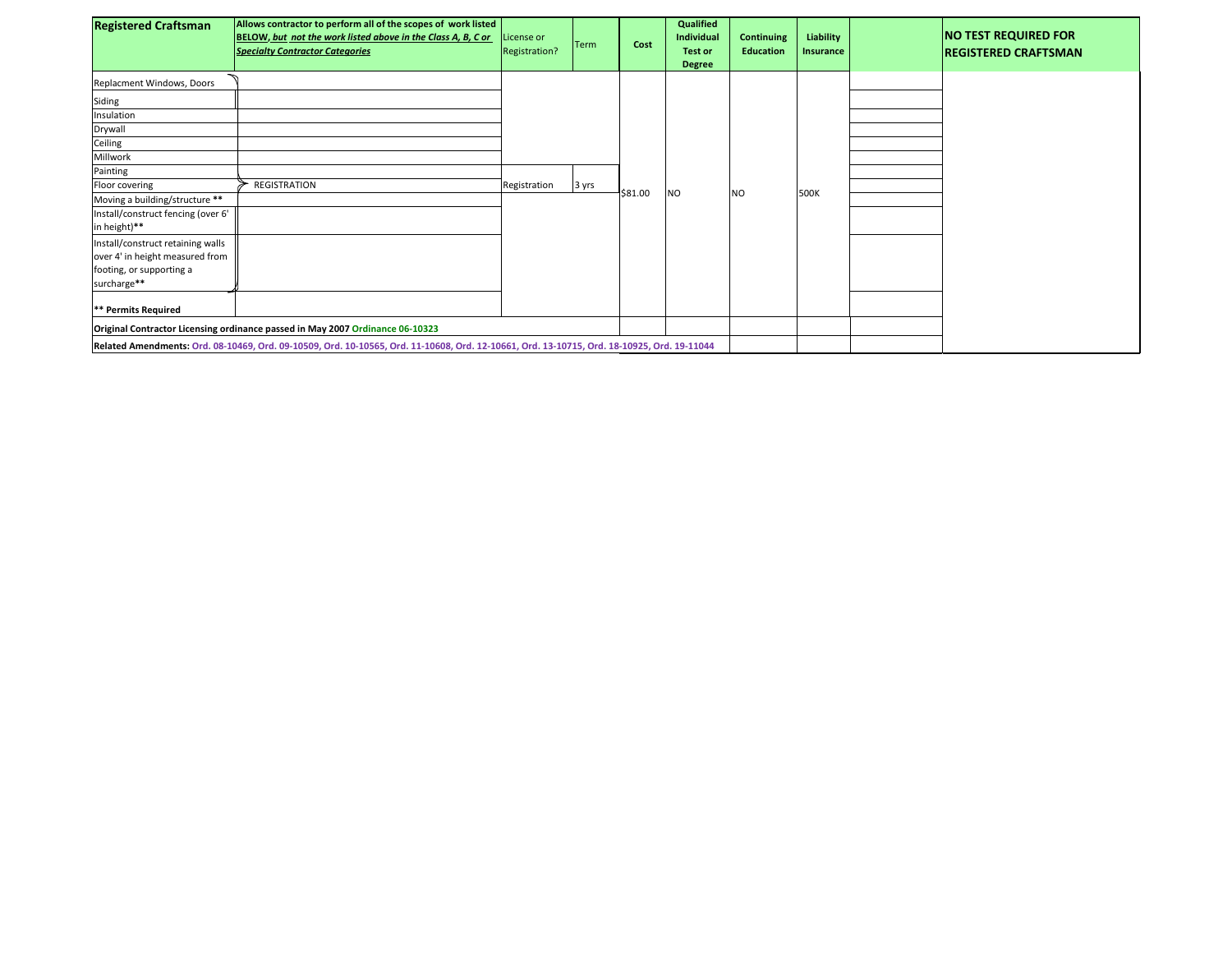| <b>License Type</b>            | <b>Scope of Work Allowed for License</b>                                                                                                                                                                                                                                                                                                                                                                                                                                                                                                                                                                                                                                                                                                                                                                                                                                                                                                                                                                                                                                      | <b>Term</b> | <b>Cost</b> | <b>ICC TEST</b>                                                | <b>IAPMO TEST</b> | <b>OTHER TEST</b> | <b>Continuing Education</b><br><b>Requirements</b> | Prerequisite                                                                        |
|--------------------------------|-------------------------------------------------------------------------------------------------------------------------------------------------------------------------------------------------------------------------------------------------------------------------------------------------------------------------------------------------------------------------------------------------------------------------------------------------------------------------------------------------------------------------------------------------------------------------------------------------------------------------------------------------------------------------------------------------------------------------------------------------------------------------------------------------------------------------------------------------------------------------------------------------------------------------------------------------------------------------------------------------------------------------------------------------------------------------------|-------------|-------------|----------------------------------------------------------------|-------------------|-------------------|----------------------------------------------------|-------------------------------------------------------------------------------------|
| <b>Mechanical Contractor</b>   | Installation or repair of solid-fuel appliances,<br>cooking or clothes drying equipment, fully self-<br>contained permanent electrical environmental<br>heating and/or cooling appliances, or self-<br>contained appliances or refrigeration equipment<br>such as, but not limited to, ice machines, ice<br>cream machines, walk-in coolers and freezers<br>without remote condensers and other similar<br>appliances which require only electrical and/or<br>water hook-ups.<br>Installation, replacement, repair or alteration of<br>any ventilation or exhaust system, chilled water<br>systems, hydronic, refrigerant, fuel gas or<br>condensate piping, water heaters and boilers for<br>both domestic hot water and space heating,<br>refrigeration systems including electrical<br>disconnecting means immediately adjacent to<br>remote condensers, incinerators or other<br>miscellaneous heat-producing appliances or<br>warm air heating systems whereby heating is<br>accomplished by distributing heated air by<br>forced or gravity circulation or by radiation | 3 yrs       | \$240.00    |                                                                |                   |                   |                                                    |                                                                                     |
| <b>Apprentice - Mechanical</b> | Any person in the livelihood as a solid-fuel<br>applicance installer, plumber, electrician, or<br>HVAC mechanic but who has not acquired the<br>necessary longevity of experience eligible to<br>become a journeyman or who with the<br>necessary longevity of experience has not<br>passed the required journeyman or solid-fuel<br>staller examination                                                                                                                                                                                                                                                                                                                                                                                                                                                                                                                                                                                                                                                                                                                      | 3 yrs       | \$43.00     |                                                                |                   |                   |                                                    |                                                                                     |
| Journeyman - Mechanical        |                                                                                                                                                                                                                                                                                                                                                                                                                                                                                                                                                                                                                                                                                                                                                                                                                                                                                                                                                                                                                                                                               | 3 yrs       | \$59.00     | Kansas Standard Journeyman<br>Mechanical (2012 or 2015 IMC)    | 2015 UMC          |                   | 6 hrs per year, or 18 hrs/3years                   | Two years field experience or 1<br>year field experience and 1 year<br>trade school |
| <b>Master - Mechanical</b>     |                                                                                                                                                                                                                                                                                                                                                                                                                                                                                                                                                                                                                                                                                                                                                                                                                                                                                                                                                                                                                                                                               | 3 yrs       |             | \$59.00 Kansas Standard Master<br>Mechanical 2012 or 2015 IMC) | 2015 UMC          |                   | 6 hrs per year, or 18 hrs/3years                   | Holder of Journeyman certificate<br>for 2 years or 4 years field<br>experience      |
| <b>Electrical Contractor</b>   | Includes the installation, replacement, repair or 3 yrs<br>alteration of disconnect, service or control<br>equipment or of permanent premises electrical<br>wiring, lighting, fixtures and/or utilization<br>equipment or devices not otherwise connected<br>by approved attachment cord and cap. Electrical<br>work shall not include circuits and equipment<br>operating at less than fifty (50) volts,<br>communication wiring or devices, or the repair<br>of motors or utilization equipment. Electrical<br>work also includes the installation, replacement,<br>or repair of predesigned fire alarm and fire<br>alarm communications systems, except to the<br>extent the same work can also be performed by<br>a specialty fire alarm and communication<br>contractor licensed or registered pursuant to<br>this chapter                                                                                                                                                                                                                                               |             | \$240.00    |                                                                |                   |                   |                                                    |                                                                                     |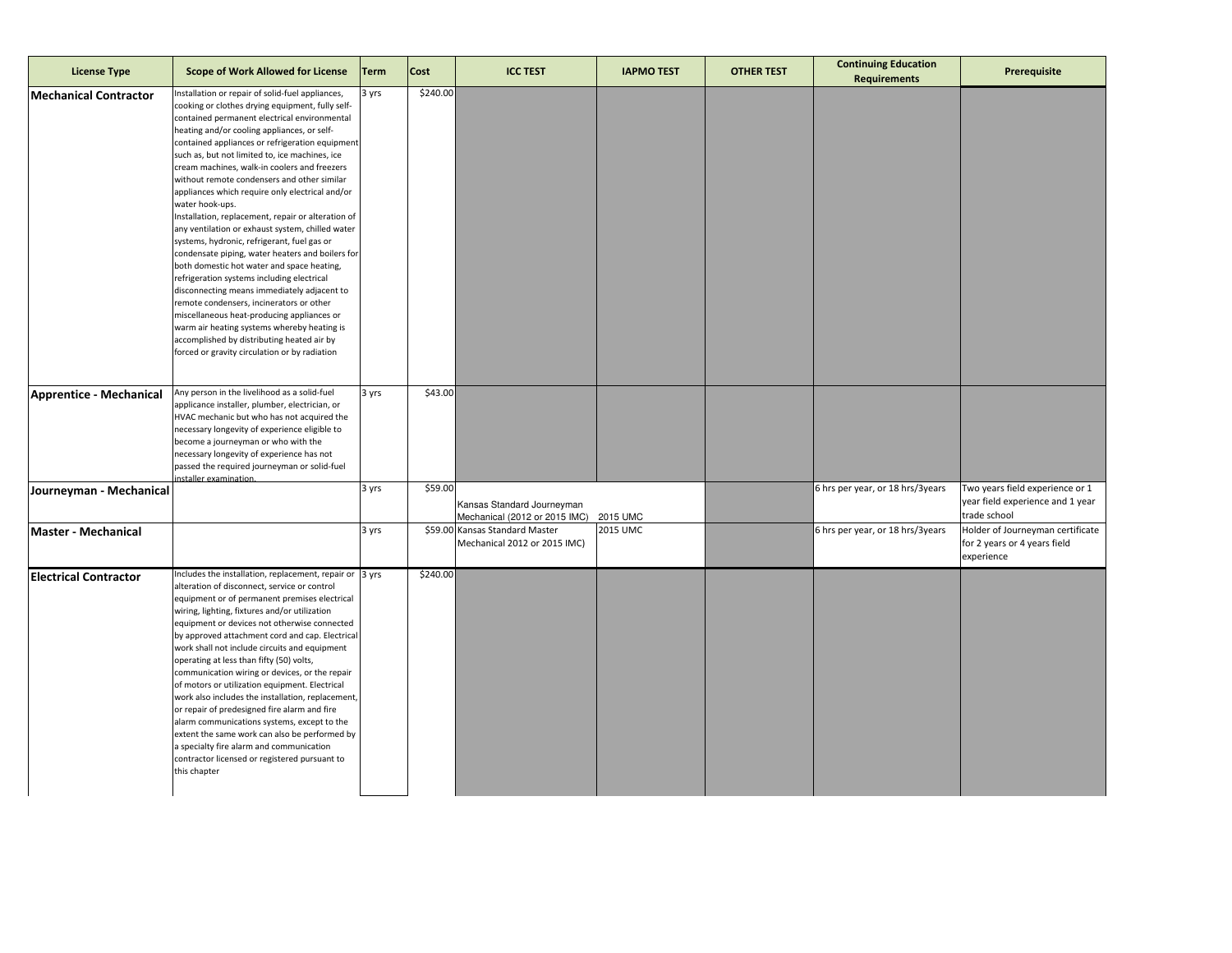| Apprentice - Electrical              | Any person in the livelihood as a solid-fuel<br>applicance installer, plumber, electrician, or<br>HVAC mechanic but who has not acquired the<br>necessary longevity of experience eligible to<br>become a journeyman or who with the<br>necessary longevity of experience has not<br>passed the required journeyman or solid-fuel<br>installer examination.                                                                                                                                                                                                                                                                                                                                                                                                                     | 3 yrs | \$43.00  |                                                                               |          |               |                                  |                                                                                     |
|--------------------------------------|---------------------------------------------------------------------------------------------------------------------------------------------------------------------------------------------------------------------------------------------------------------------------------------------------------------------------------------------------------------------------------------------------------------------------------------------------------------------------------------------------------------------------------------------------------------------------------------------------------------------------------------------------------------------------------------------------------------------------------------------------------------------------------|-------|----------|-------------------------------------------------------------------------------|----------|---------------|----------------------------------|-------------------------------------------------------------------------------------|
| Journeyman - Electrical              |                                                                                                                                                                                                                                                                                                                                                                                                                                                                                                                                                                                                                                                                                                                                                                                 | 3 yrs | \$59.00  | Kansas Standard Journeyman<br>Electrician (2011 or 2015 NEC)                  |          |               | 6 hrs per year, or 18 hrs/3years | Two years field experience or 1<br>year field experience and 1 year<br>trade school |
| <b>Master - Electrical</b>           |                                                                                                                                                                                                                                                                                                                                                                                                                                                                                                                                                                                                                                                                                                                                                                                 | 3 yrs |          | \$59.00 Kansas Standard Master<br>Electrician (2011 OR 2015 NEC)              |          |               | 6 hrs per year, or 18 hrs/3years | Holder of Journeyman certificate<br>for 2 years                                     |
| <b>Plumbing Contractor</b>           | nstallation, replacement, repair or alteration of 3 yrs<br>water, wastewater, vent, hydronic and fuel gas<br>piping, water heaters and boilers for both<br>domestic potable water and environmental<br>heating and their vents, medical gas systems,<br>plumbing fixtures and appliances. Plumbing<br>work shall not include the clearing of stoppages<br>or the repair of plumbing appliances such, as but<br>not limited to dishwashers, garbage disposals,<br>water softeners or ice machines. Plumbing work<br>also includes the installation, replacement, or<br>repair of predesigned fire suppression systems,<br>except to the extent the same work can be<br>performed by a specialty fire sprinkler<br>contractor licensed or registered pursuant to<br>this chapter. |       | \$240.00 |                                                                               |          |               |                                  |                                                                                     |
| Apprentice - Plumbing                | Any person in the livelihood as a solid-fuel<br>applicance installer, plumber, electrician, or<br>HVAC mechanic but who has not acquired the<br>necessary longevity of experience eligible to<br>become a journeyman or who with the<br>necessary longevity of experience has not<br>passed the required journeyman or solid-fuel<br>installer examination.                                                                                                                                                                                                                                                                                                                                                                                                                     | 3 yrs | \$43.00  |                                                                               |          |               |                                  |                                                                                     |
| Journeyman - Plumbing                |                                                                                                                                                                                                                                                                                                                                                                                                                                                                                                                                                                                                                                                                                                                                                                                 | 3 yrs |          | \$59.00 Kansas Standard Journeyman<br>Plumbing with Gas (2012 OR<br>2015 IPC) | 2015 UPC |               | 6 hrs per year, or 18 hrs/3years | Two years field experience or 1<br>year field experience and 1 year<br>trade school |
| <b>Master - Plumbing with</b><br>Gas |                                                                                                                                                                                                                                                                                                                                                                                                                                                                                                                                                                                                                                                                                                                                                                                 | 3 yrs |          | \$59.00 Kansas Standard Master<br>Plumbing with Gas (2012 OR<br>2015 IPC)     | 2015 UPC |               | 6 hrs per year, or 18 hrs/3years | Holder of Journeyman certificate<br>for 2 years or 4 years field<br>experience      |
| <b>Mobile Home Contractor</b>        |                                                                                                                                                                                                                                                                                                                                                                                                                                                                                                                                                                                                                                                                                                                                                                                 | 3 yrs | \$240.00 |                                                                               |          |               |                                  |                                                                                     |
| <b>Apprentice - Mobile</b><br>Home   | Any person in the livelihood as a mobile home<br>installer but who has not acquired the necessary<br>longevity of experience eligible to become a<br>journeyman or who with the necessary<br>longevity of experience has not passed the<br>required journeyman examination.                                                                                                                                                                                                                                                                                                                                                                                                                                                                                                     | 3 yrs | \$43.00  |                                                                               |          |               | None                             |                                                                                     |
| Journeyman - Mobile<br>Home          |                                                                                                                                                                                                                                                                                                                                                                                                                                                                                                                                                                                                                                                                                                                                                                                 | 3 yrs | \$59.00  |                                                                               |          | In-House Test | None                             | Three years of practical<br>experience in the field of mobile<br>home repair        |
| <b>Master - Mobile Home</b>          |                                                                                                                                                                                                                                                                                                                                                                                                                                                                                                                                                                                                                                                                                                                                                                                 | 3 yrs | 59       |                                                                               |          | In-House Test | None                             | Five years of practical experience<br>in the field of mobile home repair            |